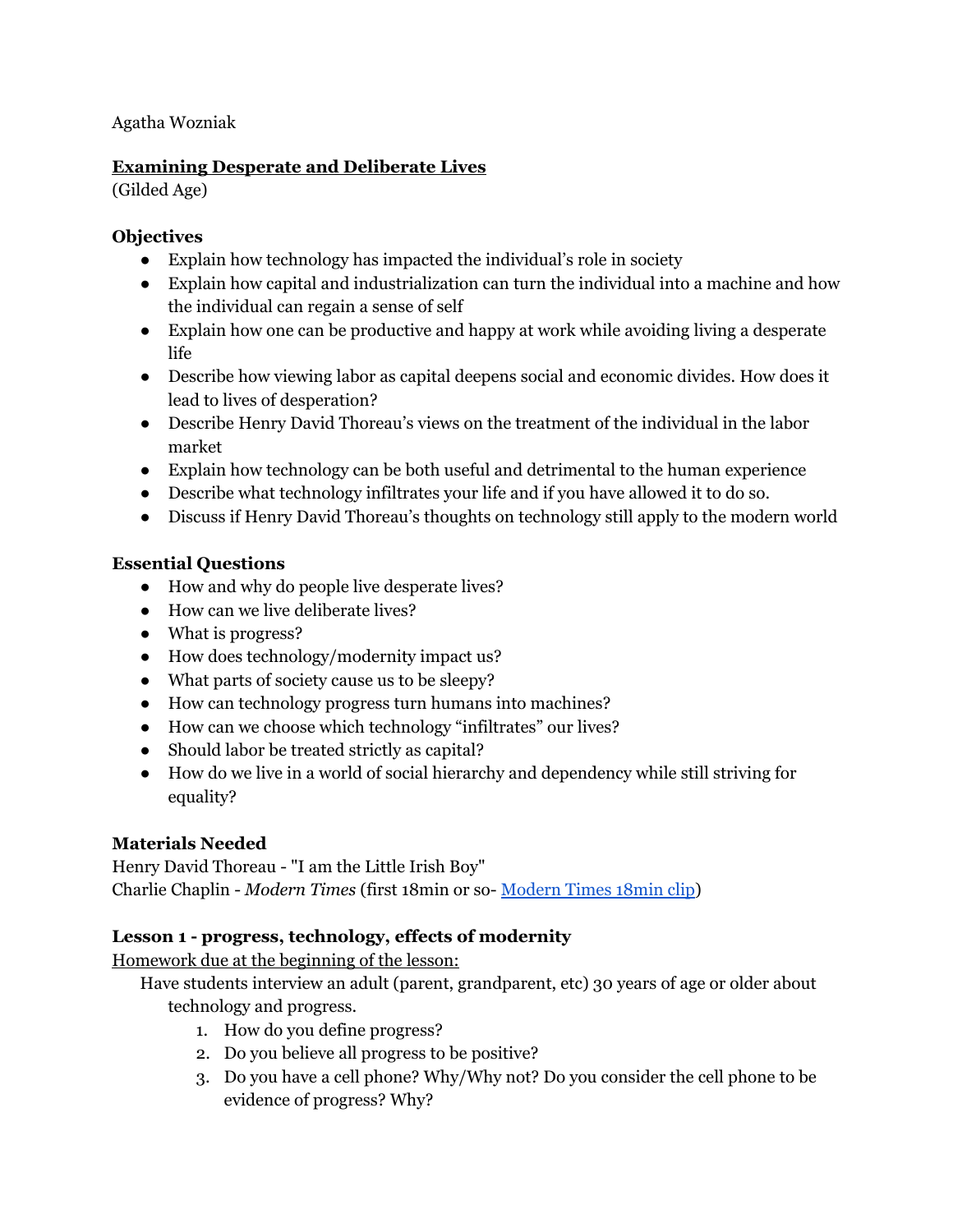- 4. Has the cell phone changed social life for the better? How is it different? Can a person maintain social connections without a cell phone?
- 1) In the beginning of class, have students individually answer the following questions:
	- a. How do you, personally, define progress?
	- b. How do we, as a society, define progress? Why do you think we define it this way?
	- c. Are science and technology always a step forward? Explain.
- 2) Have students share their responses with a partner, then with the class a whole. Create a definition of progress as a class, then provide definitions of progress from various academic areas and the dictionary.
- 3) Place students in larger groups (4 or so) and have them share their interviews. Each group should create a list/chart organizing the responses and comparing them to the provided definitions and the student responses.
- 4) Considering the cell phone as a starting off point. Is it a tool that improves us? Have a discussion and then share and debate if science and technology are always a step forward.
	- a. As part of the conversation, have students consider how technology can be an extension of their own abilities -- will it help them observe the world better? Will it create more connections to the natural world and society? Or will it distract them? Provide example of Thoreau and his spyglass - upon finally using a spyglass in the forest, he was better able to observe birds and noticed new ones.
- 5) Finally, have the students write a reflection on how they can monitor which technology infiltrates their lives. What can they do to ensure they do not become "sleepy" or lost in the pace of life? What can ensure they stay awake and live deliberate, observant lives?

# **Lesson 2 - morality of treating labor as strictly capital; humans as machines**

- 1) Have students respond in writing to the following quotation. Discuss the meaning as a class.
	- a) "The ways by which you may get money almost without exception lead downward. To have done anything by which you earned money *merely* is to have been truly idle or worse. If the laborer gets no more than the wages which his employer pays him, he is cheated, he cheats himself. If you would get money as a writer or lecturer, you must be popular, which is to go down perpendicularly. Those services which the community will most readily pay for, it is most disagreeable to render. You are paid for being something less than a man. The State does not commonly reward a genius any more wisely." ("Life without Principle")
- 2) Introduce another quotation to establish further context for Thoreau and the Gilded Age.
	- a) "'The inhabitants have appeared to me to be doing penance in a thousand remarkable ways.' Hardly any - not the farmer or the craftsman, not the storekeeper or his clerk, not the manufacturer or the operative - could escape the constant train. A few at the top, 'seemingly wealthy', were actually 'the most terribly impoverished' of all, with no idea how to 'use...or get rid of the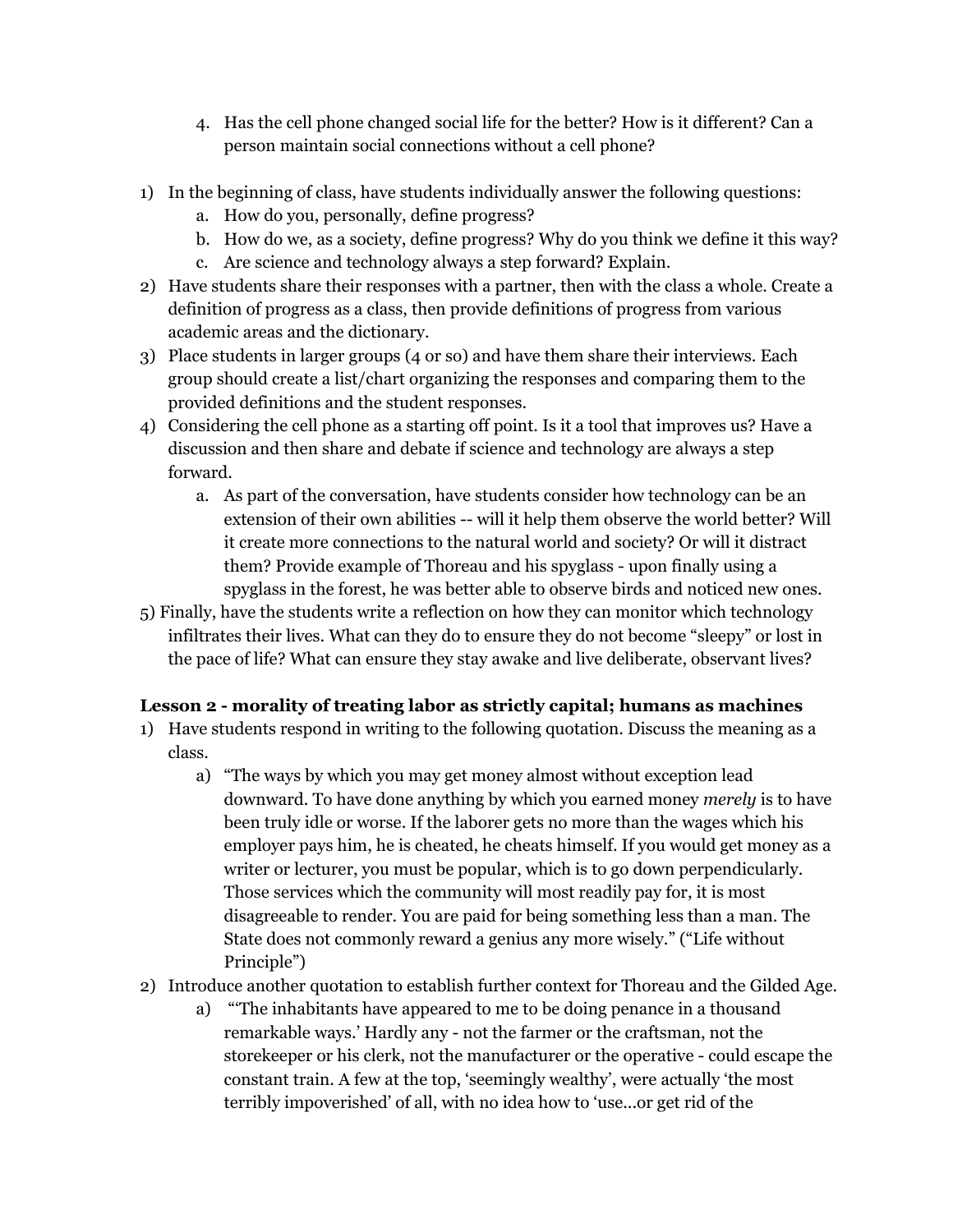accumulated dross' crushing their lives. The laboring man was caught in a different tra. Obliged to earn his daily bread, he 'has not leisure for a true integrity day by day...he has no time to be anything but a machine.'" (*Thoreau and the Laborers of Concord,* Robert A. Gross, pg. 52)

- i) Discuss what Thoreau means by the upper classes having too much wealth and the laborers/lower class being reduced to simply machines
- 3) Pass out Thoreau's poem "I Am a Little Irish Boy". In small groups, have the students read the poem and discuss the meaning behind each of the lines. Then, have them consider the following questions.
	- a) What does the little Irish boy have to look forward too as he grows older? How are his parents and him living desperate, unfulfilled lives? Have technology improved their lives? How are they experiencing progress
- 4) Before turning on the following video, have students think about the following question: "Should labor be regarded strictly as capital?" Then, play Charlie Chaplin's *Modern Times* (first 18min or so- [Modern](https://www.youtube.com/watch?v=7IgNqy9TbNs) Times 18min clip) and take notes what the clip is saying about automation, how technology has led humans to be treated as replaceable machines, social divisions in society, etc.
	- a) Have students meet in small groups to discuss their observations and how technology, while helpful, is also a distraction and detriment if not utilized to enhance a person's skills.
- i) How would labor like this contribute to the social divisions in society? 5) Finally, have students analyze the following excerpt and discuss how easy or difficult it is during the Gilded Age (or today) to not spend your entire life being "very industrious, and yet not spending his time well…" and then in pairs create an image that demonstrates how we can live with purpose in a society with such emphasis on work.
- "Perhaps I am more than usually jealous with respect to my freedom. I feel that my connection with and obligation to society are still very slight and transient. Those slight labors which afford me a livelihood, and by which it is allowed that I am to some extent serviceable to my contemporaries, are as yet commonly a pleasure to me, and I am not often reminded that they are a necessity. So far I am successful. But I foresee that if my wants should be much increased, the labor required to supply them would become a drudgery. If I should sell both my forenoons and afternoons to society, as most appear to do, I am sure that for me there would be nothing left worth living for. I trust that I shall never thus sell my birthright for a mess of pottage. I wish to suggest that a man may be very industrious, and yet not spend his time well. There is no more fatal blunderer than he who consumes the greater part of his life getting his living. All great enterprises are self-supporting. The poet, for instance, must sustain his body by his poetry, as a steam planing-mill feeds its boilers with the shavings it makes. You must get your living by loving. But as it is said of the merchants that ninety-seven in a hundred fail, so the life of men generally, tried by this standard, is a failure, and bankruptcy may be surely prophesied." (*Life without Principle)*